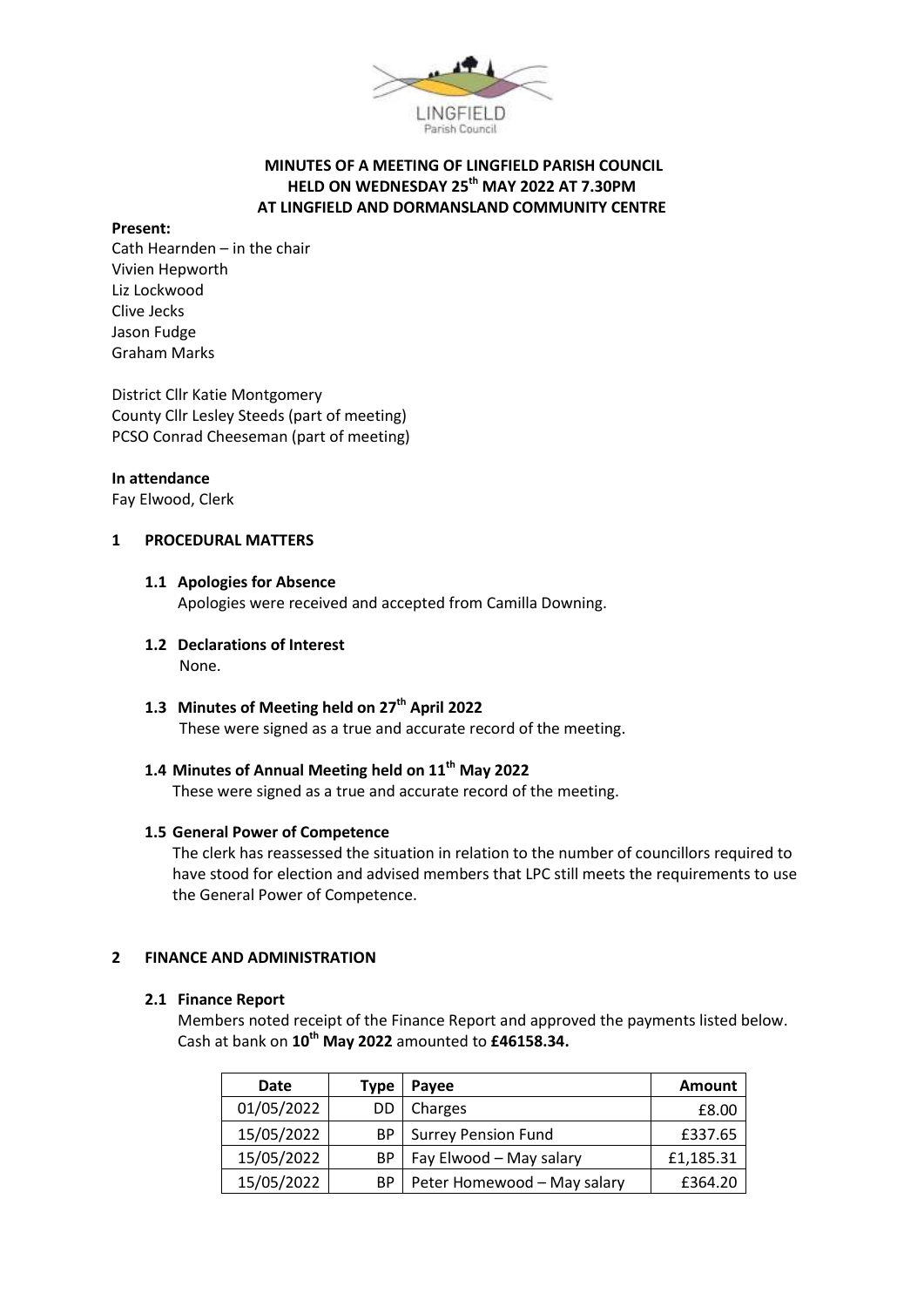| 09/05/2022 | <b>BP</b> | L & D Community Centre               | £1,596.00  |
|------------|-----------|--------------------------------------|------------|
|            |           | <b>Farsight Consulting (Internal</b> |            |
| 09/05/2022 | <b>BP</b> | Auditor)                             | £384.00    |
|            |           | N.Elwood/Cypress Bay                 |            |
| 09/05/2022 | <b>BP</b> | (Allotments)                         | £160.00    |
| 09/05/2022 | ВP        | Cox Skips                            | £258.00    |
| 15/05/2022 | <b>BP</b> | <b>HMRC</b>                          | £318.73    |
| 26/05/2022 | ВP        | Fay Elwood (Jubilee)                 | £313.95    |
| 26/05/2022 | BP        | KSS Air Ambulance - grant            | £300.00    |
| 26/05/2022 | ВP        | Mulberry & Co (Training)             | £48.00     |
| 26/05/2022 | BP        | Viking Direct - printer cartridges   | £148.90    |
| 15/06/2022 | <b>BP</b> | Peter Homewood - June salary         | £366.00    |
| 15/06/2022 | BP        | Fay Elwood - June salary             | £1,185.31  |
| 15/06/2022 | <b>BP</b> | <b>HMRC</b>                          | £318.73    |
| 15/06/2022 | BP        | <b>Surrey Pension Fund</b>           | £337.65    |
|            | DD        | ICO - Data Protection                | £40.00     |
| 28/05/2022 | BP        | Zurich Insurance                     | £2,713.13  |
|            |           | <b>Total</b>                         | £10,383.56 |

# **2.2 CIL Payment**

Members noted receipt of a CIL payment of £1448.34.

# **2.3 Internal Audit**

Members considered the report from the Internal Auditor and accepted the following recommendations:-

The clerk will ensure the risk assessments are reviewed at least once in each financial year. The asset register has already been amended to take account of the planters.

The AGAR is being considered as three separate items on the agenda.

The clerk's salary will be reviewed annually and this will be minuted.

LPC will consider increasing the general reserve in its next budget.

# **2.4 Accounts**

Members approved the accounts for the year ending  $31<sup>st</sup>$  March 2022.

# **2.5 Section 1 of the Annual Return**

Members approved the Annual Governance Statement for 2021/22 .

# **2.6 Section 2 of the Annual Return**

Members approved the final Accounting Statements for 2021/22.

# **2.7 Freedom of Information**

Members noted receipt of an FOI request from Mark Ridge. He has asked the clerk to provide details of individual items of expenditure relating to the Neighbourhood Plan. The clerk has acknowledged the request and has put together the information. The information will be made available as soon as it has been verified by the Neighbourhood Plan Steering Group and no later than  $15<sup>th</sup>$  June.

#### **3 GRANT APPLICATIONS**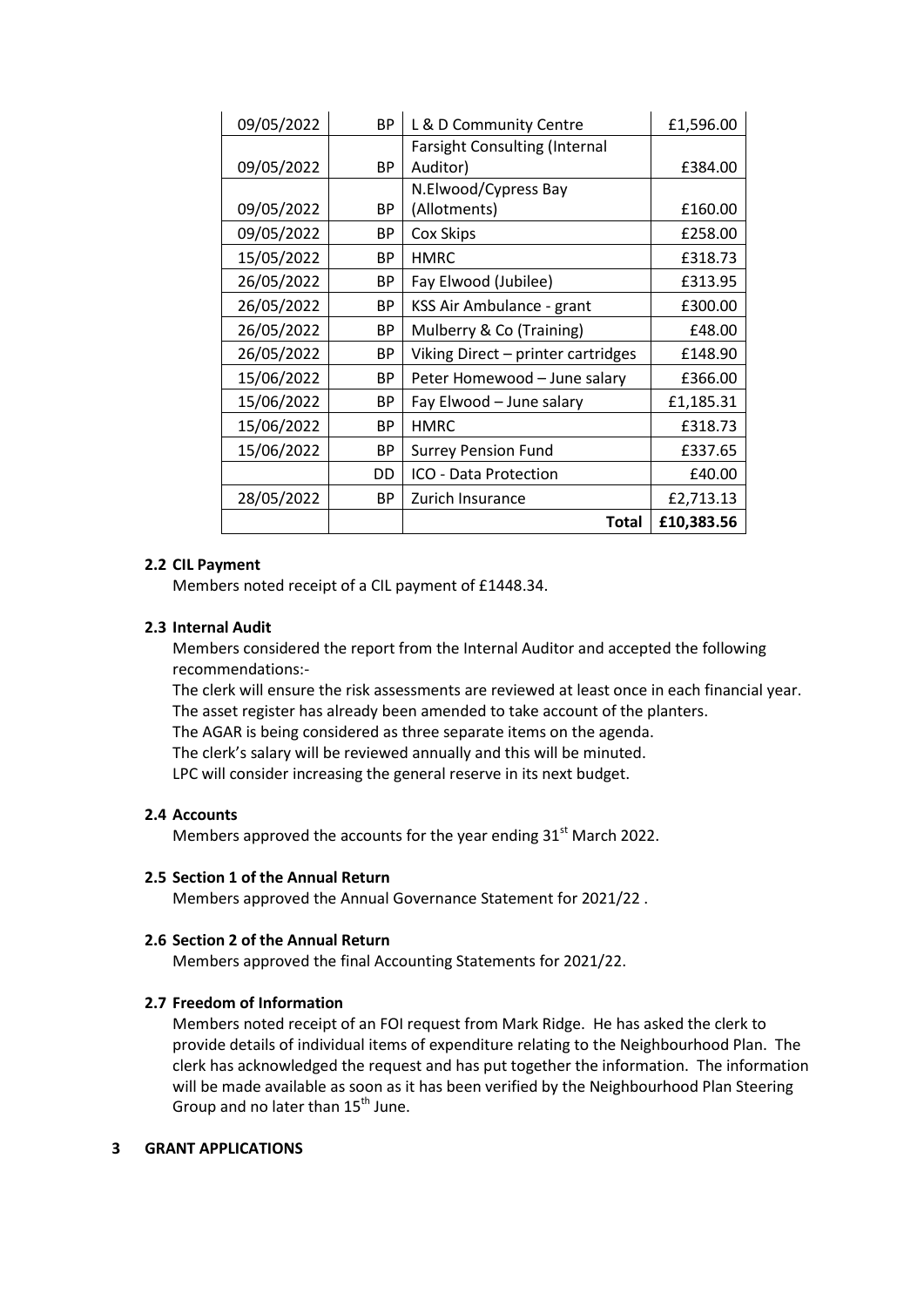Cllr Lockwood provided information about the Youth Hub which is to be set up using the Lingfield Victoria Sports and Social Club as a venue. The organising committee will need funding for room hire and a youth worker. LPC holds ring fenced funds from the Youth Club which used to run at Lingfield and Dormansland Community Centre. When the money was handed to the parish council it was on the condition it should be used to help the youth of the village. **Resolution:** Members agreed to transfer £1637 to St Peter and St Paul's Church, to be held in a restricted fund, for use in the setting up of a Youth Hub.

**Action:** The clerk will contact Rev'd Ian Whitley to make arrangements for the transfer.

# **4 PARISH FACILITIES AND CRIME REPORT**

# **4.1 Allotments**

We have received a request to rent an allotment from a lady who runs a well-being group. She had been invited to attend this evening to explain how it would be used. She has been in contact with the clerk to ask for the item to be deferred to the next meeting. **Action:** The clerk will put this item on the agenda for June.

# **4.2 Crime Report**

Conrad reported that there have been less calls than in previous months although there have been 9 reports of anti social behaviour (mainly the use of catapults to harm or kill wildlife).

There was discussion about the level of reporting and it was assumed that people are reluctant to report things for two reasons:- The amount of time it takes to get through on the phone, and the perceived lack of action by the police when things are reported. The Chairman suggested that Surrey Police could help the public understand how reporting crime helps to build a picture to inform future situations.

There have been 4 road traffic accidents – none of these have caused serious injury. There have been a couple of reports of a vehicle being driven around Jenners Field but the police have not been able to substantiate these. Cllr Marks asked what can be done about vehicles obstructing paths. Conrad explained that the police can only deal with this in the case of a wilful and total obstruction.

# **5 COMMUNITY EVENTS**

# **5.1 Queen's Platinum Jubilee Event**

Members noted receipt of the notes from meetings held on  $4<sup>th</sup>$  and  $24<sup>th</sup>$  May2022 and approved decisions taken by the working party.

# **5.2 Risk Assessment**

Members approved the risk assessment for the event to be held on  $2<sup>nd</sup>$  June. This has been sent to our insurance company who have agreed to cover the event with a capacity up to 800 people.

# **6 NEIGHBOURHOOD PLAN**

The draft plan is almost ready to present to the parish council. It will be sent to the parish council by email before  $18<sup>th</sup>$  June. Cllr Jecks enquired about the format of the public meeting. There will be information boards and presentations and the purpose is to get feedback on the sites. There will be 2 six week public consultation periods later in the year. No expenditure to report at the moment but there will be some after the meeting.

# **7 HIGHWAYS AND ENVIRONMENT**